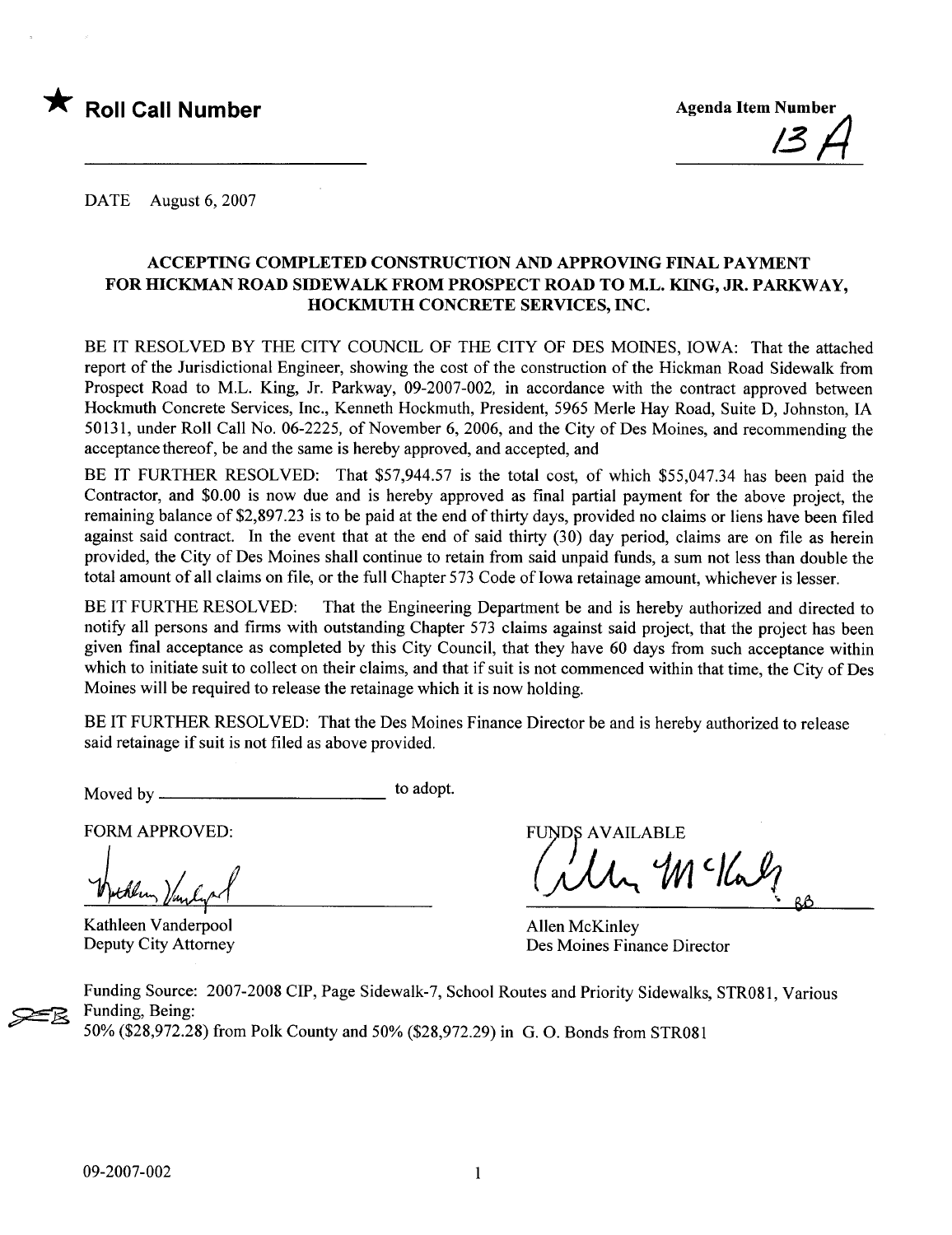

 $\mathcal{A}^{\text{max}}_{\text{max}}$  and  $\mathcal{A}^{\text{max}}_{\text{max}}$ 

Date \_\_\_\_\_\_ August 6, 2007



| <b>COUNCIL ACTION</b> | <b>YEAS</b> | <b>NAYS</b> | <b>PASS</b> | <b>ABSENT</b>   | <b>CERTIFICATE</b>                                                                                 |
|-----------------------|-------------|-------------|-------------|-----------------|----------------------------------------------------------------------------------------------------|
| <b>COWNIE</b>         |             |             |             |                 |                                                                                                    |
| <b>COLEMAN</b>        |             |             |             |                 | I, DIANE RAUH, City Clerk of said City hereby                                                      |
| <b>HENSLEY</b>        |             |             |             |                 | certify that at a meeting of the City Council of                                                   |
| <b>KIERNAN</b>        |             |             |             |                 | said City of Des Moines, held on the above date,<br>among other proceedings the above was adopted. |
| <b>MAHAFFEY</b>       |             |             |             |                 |                                                                                                    |
| <b>MEYER</b>          |             |             |             |                 | IN WITNESS WHEREOF, I have hereunto set my                                                         |
| <b>VLASSIS</b>        |             |             |             |                 | hand and affixed my seal the day and year first<br>above written.                                  |
| <b>TOTAL</b>          |             |             |             |                 |                                                                                                    |
| <b>MOTION CARRIED</b> |             |             |             | <b>APPROVED</b> |                                                                                                    |
|                       |             |             |             |                 |                                                                                                    |
|                       |             |             |             |                 |                                                                                                    |
|                       |             |             |             | Mavor           | <b>City Clerk</b>                                                                                  |
|                       |             |             |             |                 |                                                                                                    |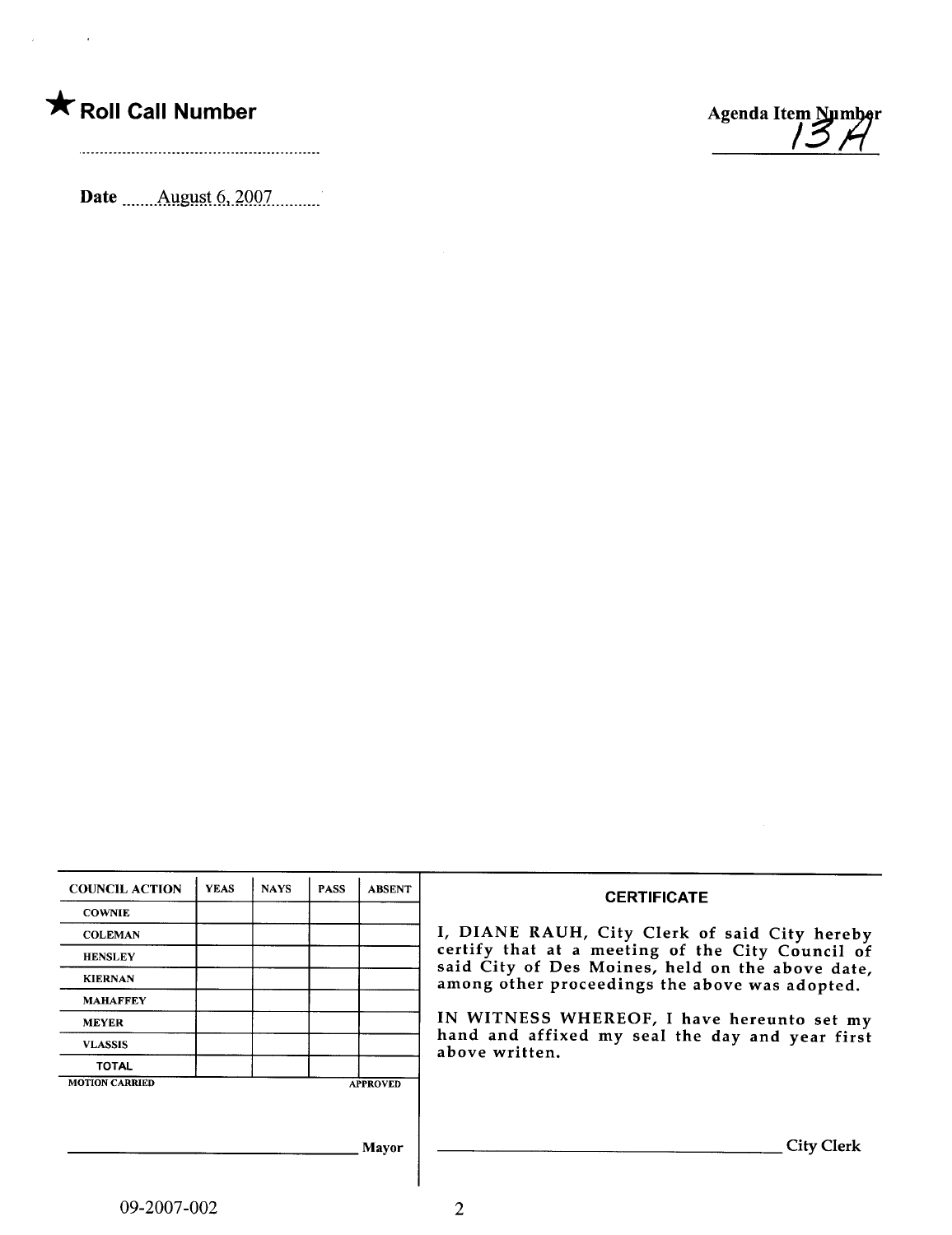

 $\tilde{r}$ ~ ~ ~ c: ~ ~ :: Loo\_May ~l\ ¡( ~  $Desion \n0$ 

~ i: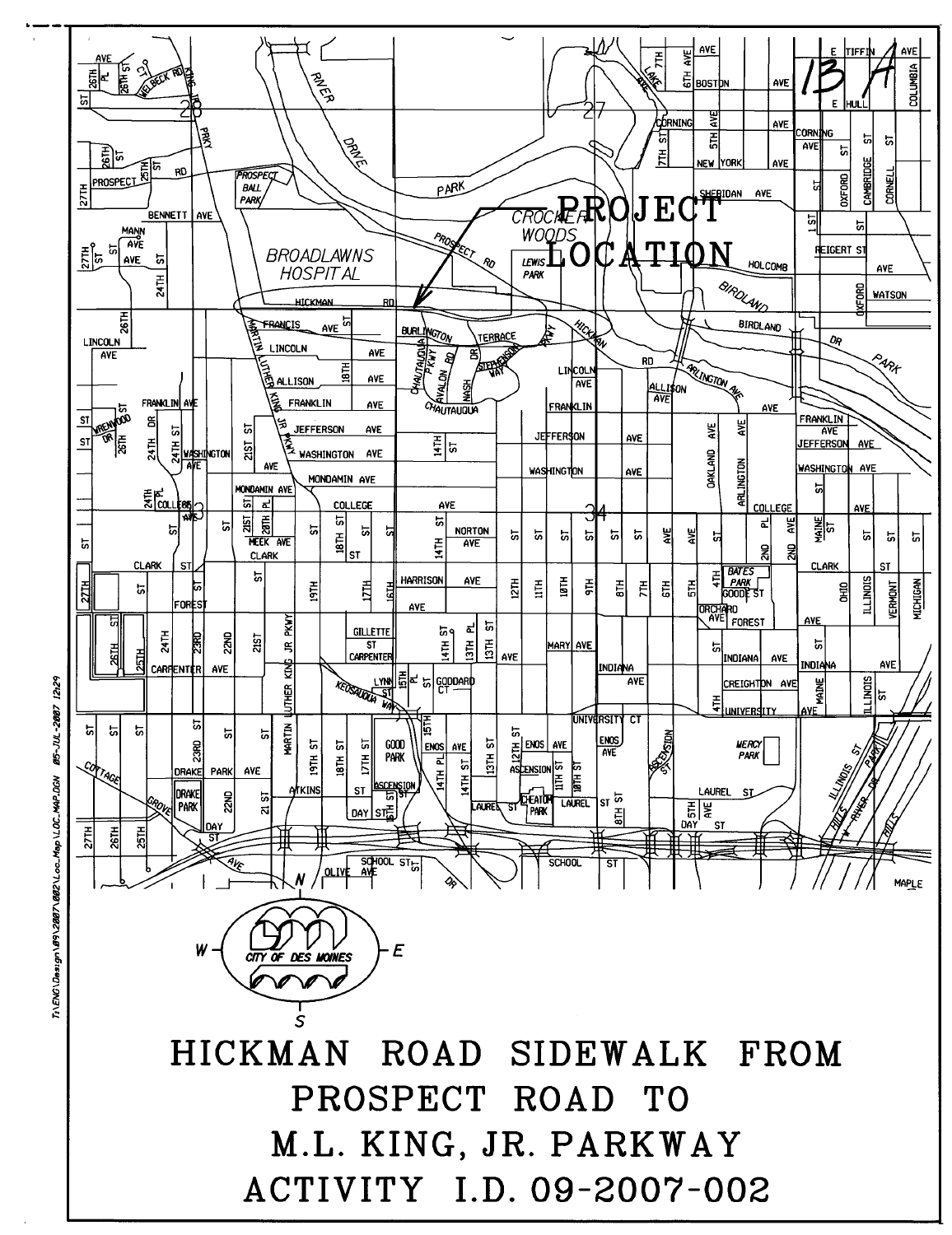/3A

# PROJECT SUMMARY

## Hickman Rd Sidewalk from Prospect Rd to Activity ID 09-2007-002

On November 6,2006, under Roll Call No. 06-2225, the City Council awarded the contract for the above improvements to Hockmuth Concrete Services, Inc., in the amount of \$58,005.00, to reconstruct and construct Class 'B' Portland cement concrete sidewalks four $(4)$  inches thick (six(6) inches thick at driveways), together with all necessary appurtenances; in accordance with the contract documents at:

Hickman Road from Prospect Road to M.L. King, Jr. Parkway.

Tabulated below is a history of project change orders.

#### Change Order No. Description Initiated **Amount** <sup>1</sup> 5/22/2007 Hydro-seed instead of sod to provide a cost reduction. Contractor (\$2,445.00) 2 Engineering \$2,384.57 To adjust quantities to As\_Built amounts. Original Contract Amount Total Change Orders Percent of Change Orders to Original Contract Final Contract Amount \$58,005.00 (\$60.43) -0.10% \$57.944.57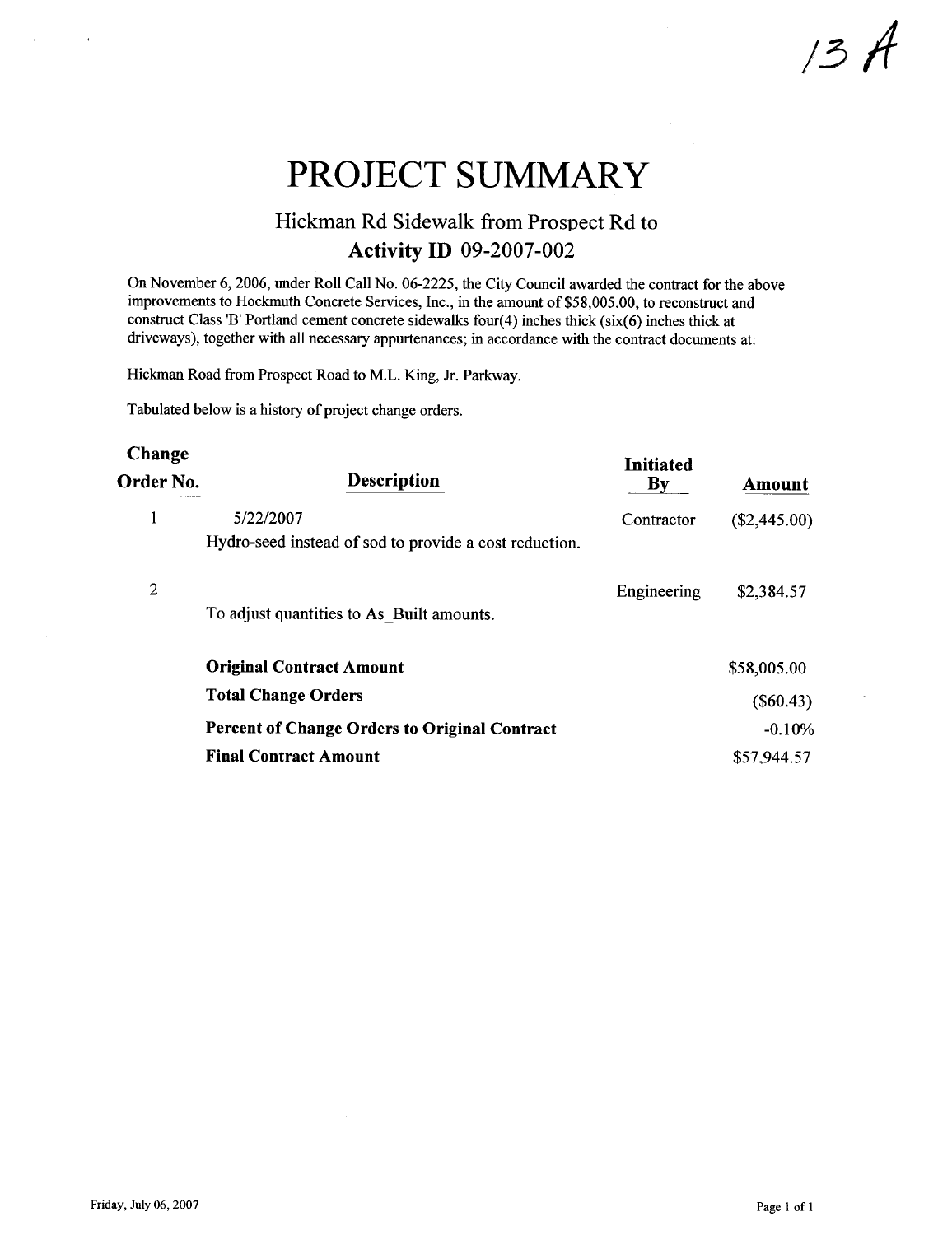

August 6, 2007

#### CERTIFICATION OF COMPLETION

#### AGENDA HEADING:

Accepting completed construction and approving final payment for the Hickman Road Sidewalk from Prospect Road to M.L. King, Jr. Parkway, Hockmuth Concrete Services, Inc..

#### SYNOPSIS:

Approve the Jurisdictional Engineer's Certification of Completion, accept construction of said improvement, and authorize final payment to the contractor.

#### FISCAL IMPACT:

Amount: \$57,944.57 As-Built Contract Cost

Funding Source: 2007-2008 CIP, Page Sidewalk-7, School Routes and Priority Sidewalks, STR081, Various Funding, Being: 50% (\$28,972.28) from Polk County and 50% (\$28,972.29) in G. O. Bonds from STR08 i

#### CERTIFICATION OF COMPLETION:

On November 6, 2006, under Roll Call No. 06-2225, the City Council awarded a contract to Hockmuth Concrete Services, Inc., Kenneth Hockmuth, President, 5965 Merle Hay Road, Suite D, Johnston, IA 50131 for the construction of the following improvement:

Hickman Road Sidewalk from Prospect Road to M.L. King, Jr. Parkway, 09-2007-002

The improvement includes construction of Class 'B' Portland cement concrete sidewalk four (4) inches thick and reconstruction of Class 'B' Portland cement concrete sidewalks four(4) inches thick, (six(6) inches thick at driveways), together with all appurtenances; in accordance with the contract documents, including Plan File Nos. 465-32/34 at Hickman Road from Prospect Road to M.L. King, Jr. Parkway, Des Moines, Iowa

I hereby certify that the construction of said Hickman Road Sidewalk from Prospect Road to M.L. King, Jr. Parkway, Activity ID 09-2007-002, has been completed in substantial compliance with the terms of said contract, and I hereby recommend that the work be accepted. The work commenced on November 16,2006, and was completed on July 25,2007.



ENGINEERING DEPARTMENT CITY HALL 400 ROBERT D. RAY DRIVE DES MOINES, IOWA 50309-1891 (515) 283-4920 FAX (515) 283-4112

> ALL-AMERICA CITY 1949, 1976, 1981 2003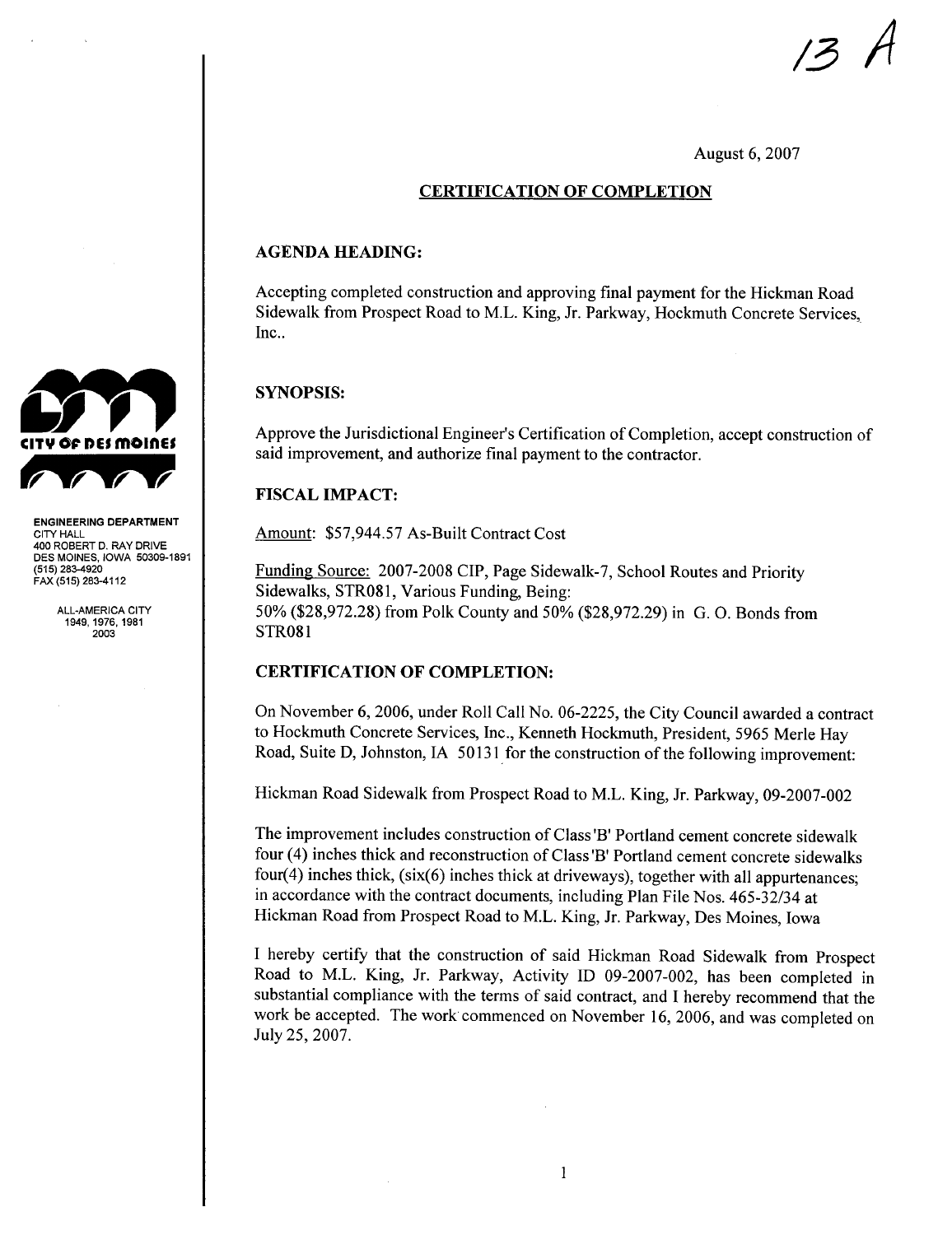I further certify that \$57,944.57 is the total cost of said improvement, of which \$55,047.34 has been paid the Contractor and \$0.00 is now due and is hereby approved as final partial payment for the above project, the remaining balance of \$2,897.23 is to be paid at the end of thirty days, provided no claims or liens have been filed against said contract. In the event that at the end of said thirty  $(30)$  day period, claims are on file as herein provided, the City of Des Moines shall continue to retain from said unpaid funds, a sum not less than double the total amount of all claims on fie, or the full Chapter 573 Code of Iowa retainage amount, whichever is lesser. The amount of completed work is shown on the attached Estimate of Construction Completed.

 $\sim$   $\sim$ 

IdE Brewer

Jeb E. Brewer, P.E. Des Moines City Engineer